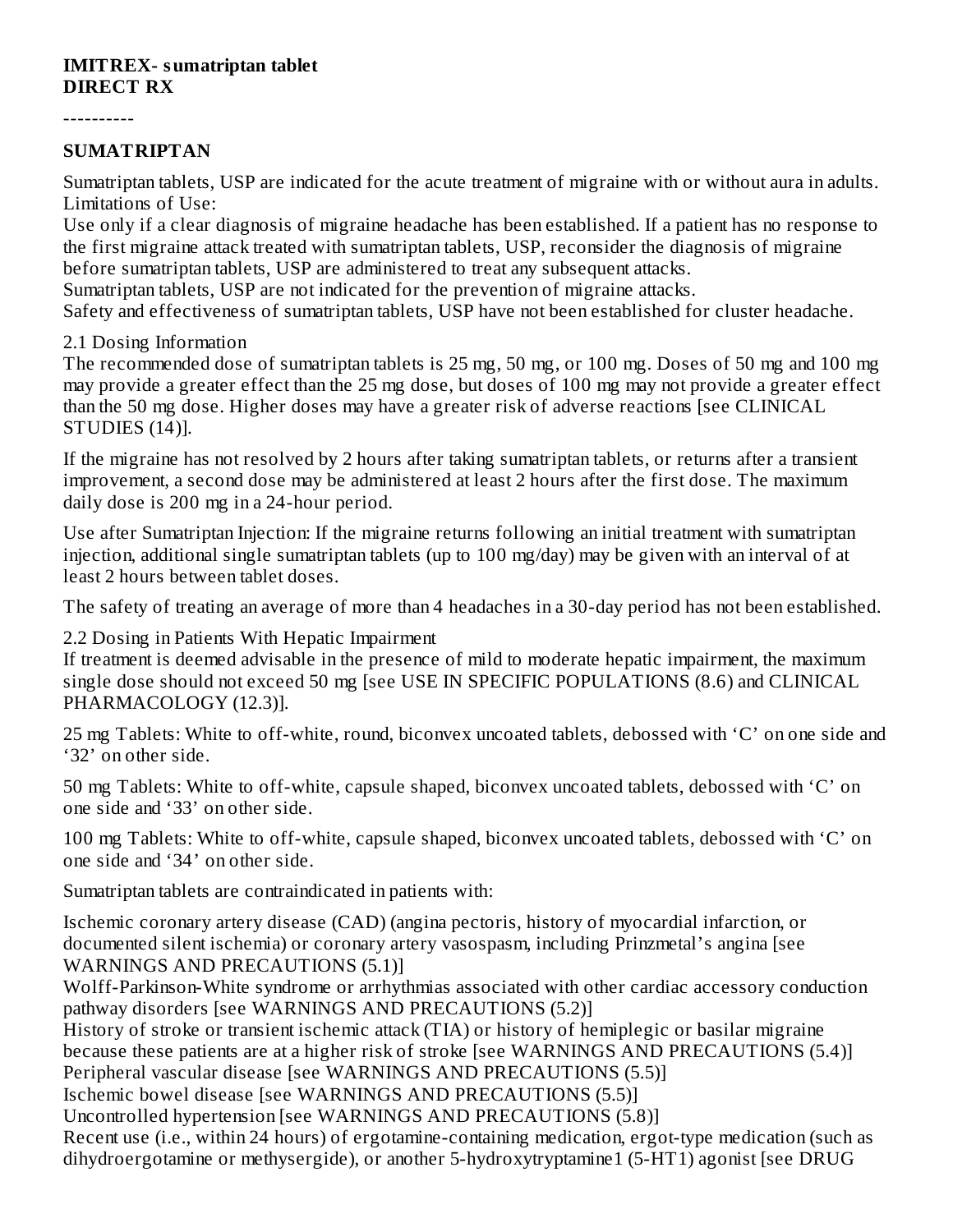## INTERACTIONS (7.1,7.3)]

Concurrent administration of a monoamine oxidase (MAO)-A inhibitor or recent (within 2 weeks) use of an MAO-A inhibitor [see DRUG INTERACTIONS (7.2) and CLINICAL PHARMACOLOGY (12.3)] Hypersensitivity to sumatriptan tablets (angioedema and anaphylaxis seen) [see WARNINGS AND PRECAUTIONS (5.9)]

Severe hepatic impairment [see USE IN SPECIFIC POPULATIONS (8.6)and CLINICAL PHARMACOLOGY (12.3)]

5.1 Myocardial Ischemia, Myocardial Infarction, and Prinzmetal's Angina

The use of sumatriptan tablets is contraindicated in patients with ischemic or vasospastic CAD. There have been rare reports of serious cardiac adverse reactions, including acute myocardial infarction, occurring within a few hours following administration of sumatriptan tablets. Some of these reactions occurred in patients without known CAD. Sumatriptan tablets may cause coronary artery vasospasm (Prinzmetal's angina), even in patients without a history of CAD.

Perform a cardiovascular evaluation in triptan-naive patients who have multiple cardiovascular risk factors (e.g., increased age, diabetes, hypertension, smoking, obesity, strong family history of CAD) prior to receiving sumatriptan tablets. If there is evidence of CAD or coronary artery vasospasm, sumatriptan tablets are contraindicated. For patients with multiple cardiovascular risk factors who have a negative cardiovascular evaluation, consider administering the first dose of sumatriptan tablets in a medically supervised setting and performing an electrocardiogram (ECG) immediately following administration of sumatriptan tablets. For such patients, consider periodic cardiovascular evaluation in intermittent long-term users of sumatriptan tablets.

### 5.2 Arrhythmias

Life-threatening disturbances of cardiac rhythm, including ventricular tachycardia and ventricular fibrillation leading to death, have been reported within a few hours following the administration of 5- HT1 agonists. Discontinue sumatriptan tablets if these disturbances occur. Sumatriptan tablets are contraindicated in patients with Wolff-Parkinson-White syndrome or arrhythmias associated with other cardiac accessory conduction pathway disorders.

### 5.3 Chest, Throat, Neck, and/or Jaw Pain/Tightness/Pressure

Sensations of tightness, pain, pressure, and heaviness in the precordium, throat, neck, and jaw commonly occur after treatment with sumatriptan tablets and are usually non-cardiac in origin. However, perform a cardiac evaluation if these patients are at high cardiac risk. The use of sumatriptan tablets is contraindicated in patients with CAD and those with Prinzmetal's variant angina.

### 5.4 Cerebrovascular Events

Cerebral hemorrhage, subarachnoid hemorrhage, and stroke have occurred in patients treated with 5- HT1 agonists, and some have resulted in fatalities. In a number of cases, it appears possible that the cerebrovascular events were primary, the 5-HT1 agonist having been administered in the incorrect belief that the symptoms experienced were a consequence of migraine when they were not. Also, patients with migraine may be at increased risk of certain cerebrovascular events (e.g., stroke, hemorrhage, TIA). Discontinue sumatriptan tablets if a cerebrovascular event occurs.

Before treating headaches in patients not previously diagnosed as migraineurs, and in migraineurs who present with atypical symptoms, exclude other potentially serious neurological conditions. Sumatriptan tablets are contraindicated in patients with a history of stroke or TIA.

### 5.5 Other Vasospasm Reactions

Sumatriptan tablets may cause non-coronary vasospastic reactions, such as peripheral vascular ischemia, gastrointestinal vascular ischemia and infarction (presenting with abdominal pain and bloody diarrhea), splenic infarction, and Raynaud's syndrome. In patients who experience symptoms or signs suggestive of non-coronary vasospasm reaction following the use of any 5-HT1 agonist, rule out a vasospastic reaction before receiving additional sumatriptan tablets.

Reports of transient and permanent blindness and significant partial vision loss have been reported with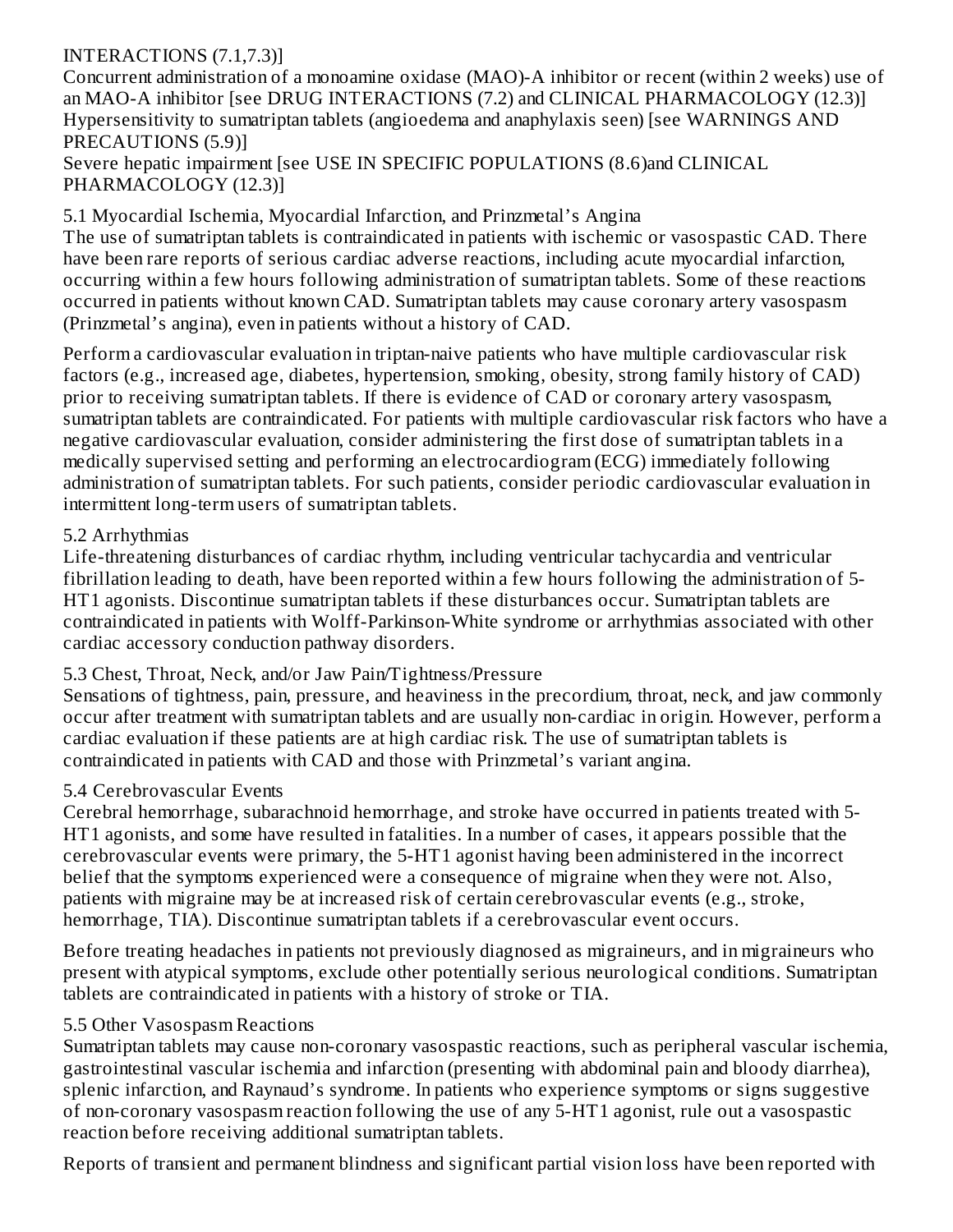the use of 5-HT1 agonists. Since visual disorders may be part of a migraine attack, a causal relationship between these events and the use of 5-HT1 agonists have not been clearly established.

### 5.6 Medication Overuse Headache

Overuse of acute migraine drugs (e.g., ergotamine, triptans, opioids, or combination of these drugs for 10 or more days per month) may lead to exacerbation of headache (medication overuse headache). Medication overuse headache may present as migraine-like daily headaches or as a marked increase in frequency of migraine attacks. Detoxification of patients, including withdrawal of the overused drugs, and treatment of withdrawal symptoms (which often includes a transient worsening of headache) may be necessary.

### 5.7 Serotonin Syndrome

Serotonin syndrome may occur with sumatriptan tablets, particularly during co-administration with selective serotonin reuptake inhibitors (SSRIs), serotonin norepinephrine reuptake inhibitors (SNRIs), tricyclic antidepressants (TCAs), and MAO inhibitors [see DRUG INTERACTIONS (7.4)]. Serotonin syndrome symptoms may include mental status changes (e.g., agitation, hallucinations, coma), autonomic instability (e.g., tachycardia, labile blood pressure, hyperthermia), neuromuscular aberrations (e.g., hyperreflexia, incoordination), and/or gastrointestinal symptoms (e.g., nausea, vomiting, diarrhea). The onset of symptoms usually occurs within minutes to hours of receiving a new or a greater dose of a serotonergic medication. Discontinue sumatriptan tablets if serotonin syndrome is suspected.

### 5.8 Increase in Blood Pressure

Significant elevation in blood pressure, including hypertensive crisis with acute impairment of organ systems, has been reported on rare occasions in patients treated with 5-HT1 agonists, including patients without a history of hypertension. Monitor blood pressure in patients treated with sumatriptan. Sumatriptan tablets are contraindicated in patients with uncontrolled hypertension.

## 5.9 Anaphylactic/Anaphylactoid Reactions

Anaphylactic/anaphylactoid reactions have occurred in patients receiving sumatriptan. Such reactions can be life threatening or fatal. In general, anaphylactic reactions to drugs are more likely to occur in individuals with a history of sensitivity to multiple allergens. Sumatriptan tablets are contraindicated in patients with a history of hypersensitivity reaction to sumatriptan.

### 5.10 Seizures

Placebo  $(n = 309)$ 

Seizures have been reported following administration of sumatriptan. Some have occurred in patients with either a history of seizures or concurrent conditions predisposing to seizures. There are also reports in patients where no such predisposing factors are apparent. Sumatriptan tablets should be used with caution in patients with a history of epilepsy or conditions associated with a lowered seizure threshold.

than the placebo group are included in Table 1.

Table 1. Adverse Reactions Reported by at Least 2% of Patients Treated With Sumatriptan Tablets and at a Greater Frequency Than Placebo Adverse Reaction Percent of Patients Reporting Sumatriptan Tablets 25 mg  $(n = 417)$ Sumatriptan Tablets 50 mg  $(n = 771)$ Sumatriptan Tablets 100 mg  $(n = 437)$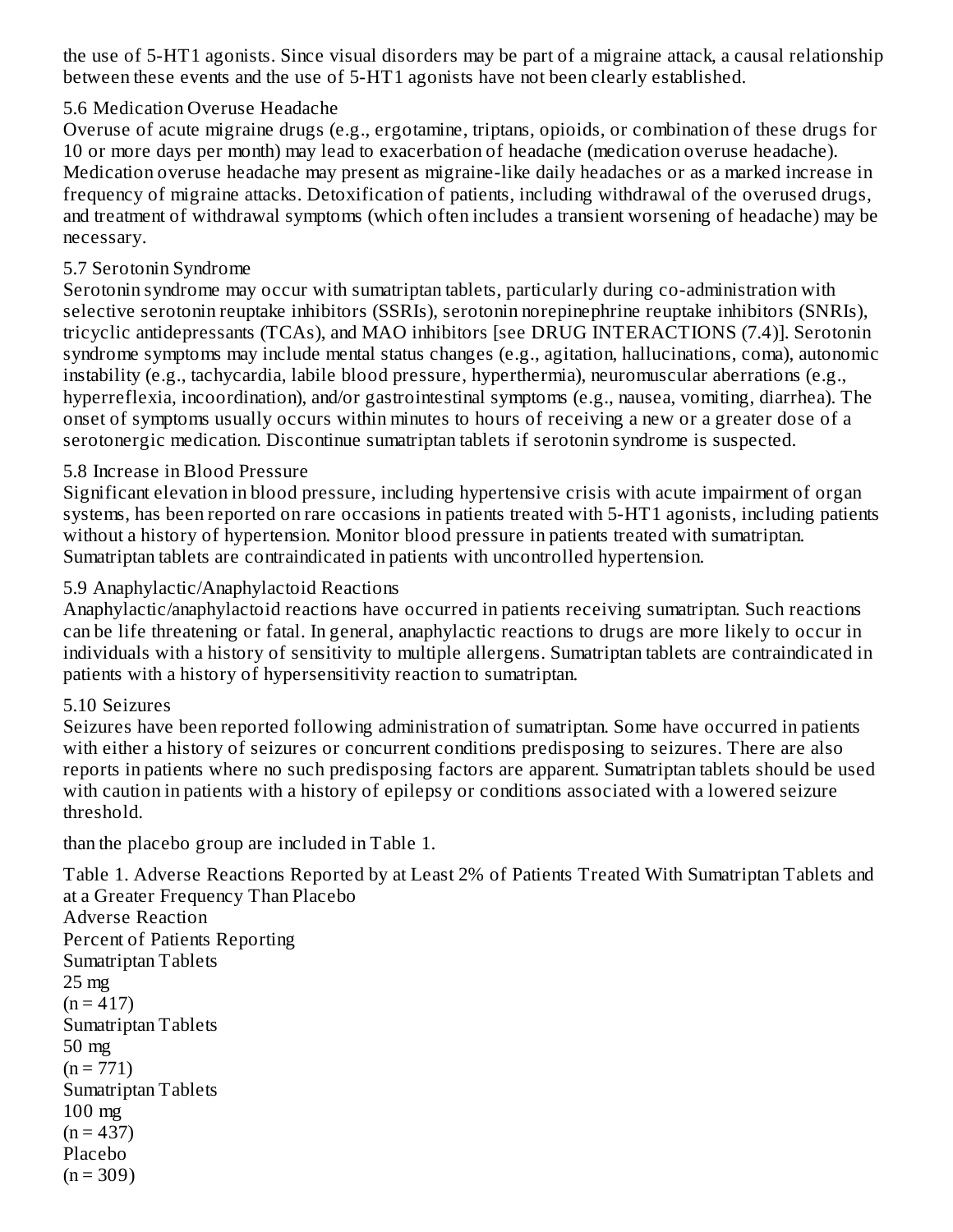### Atypical sensations Paresthesia (all types) Sensation warm/cold Pain and other pressure sensations Chest - pain/tightness/ pressure and/or heaviness Neck/throat/jaw -pain/ tightness/pressure  $<$ 1  $<1$ Pain - location specified Other - pressure/tightness/ heaviness Neurological Vertigo  ${<}1$  $\leq$ 1  $<1$ Other Malaise/fatigue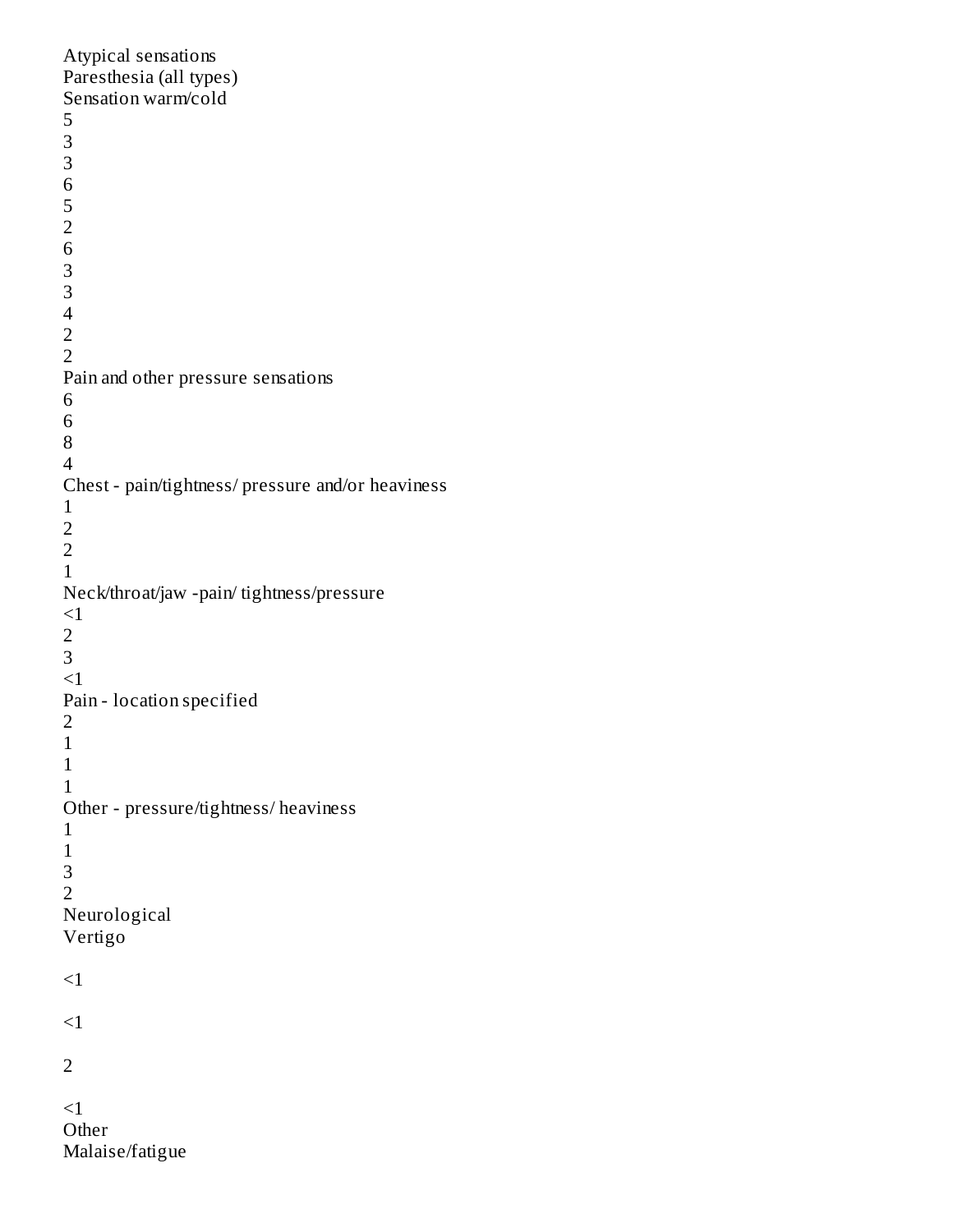2

- 
- 2
- 3

 $\leq$  1

The incidence of adverse reactions in controlled clinical trials was not affected by gender or age of the patients. There were insufficient data to assess the impact of race on the incidence of adverse reactions.

## 6.2 Postmarketing Experience

The following adverse reactions have been identified during postapproval use of sumatriptan tablets, sumatriptan nasal spray, and sumatriptan injection. Because these reactions are reported voluntarily from a population of uncertain size, it is not always possible to reliably estimate their frequency or establish a causal relationship to drug exposure. These reactions have been chosen for inclusion due to either their seriousness, frequency of reporting, or causal connection to sumatriptan or a combination of these factors.

Cardiovascular: Hypotension, palpitations.

Neurological: Dystonia, tremor.

7.1 Ergot-Containing Drugs

Ergot-containing drugs have been reported to cause prolonged vasospastic reactions. Because these effects may be additive, use of ergotamine-containing or ergot-type medications (like dihydroergotamine or methysergide) and sumatriptan tablets within 24 hours of each other is contraindicated.

7.2 Monoamine Oxidase-A Inhibitors

MAO-A inhibitors increase systemic exposure by 7-fold. Therefore, the use of sumatriptan tablets in patients receiving MAO-A inhibitors is contraindicated [see CLINICAL PHARMACOLOGY (12.3)].

## 7.3 Other 5-HT1 Agonists

Because their vasospastic effects may be additive, co-administration of sumatriptan tablets and other 5- HT1 agonists (e.g., triptans) within 24 hours of each other is contraindicated.

7.4 Selective Serotonin Reuptake Inhibitors/Serotonin Norepinephrine Reuptake Inhibitors and Serotonin Syndrome

Cases of serotonin syndrome have been reported during co-administration of triptans and SSRIs, SNRIs, TCAs, and MAO inhibitors [see WARNINGS AND PRECAUTIONS (5.7)].

8.1 Pregnancy Teratogenic Effects

Pregnancy Category C:There are no adequate and well-controlled trials in pregnant women. In developmental toxicity studies in rats and rabbits, oral administration of sumatriptan to pregnant animals was associated with embryolethality, fetal abnormalities, and pup mortality. When administered by the intravenous route to pregnant rabbits, sumatriptan was embryolethal. Sumatriptan tablets should be used during pregnancy only if the potential benefit justifies the potential risk to the fetus.

Oral administration of sumatriptan to pregnant rats during the period of organogenesis resulted in an increased incidence of fetal blood vessel (cervicothoracic and umbilical) abnormalities. The highest no-effect dose for embryofetal developmental toxicity in rats was 60 mg/kg/day, or approximately 3 times the maximum recommended human dose (MRHD) of 200 mg/day on a mg/m2 basis. Oral administration of sumatriptan to pregnant rabbits during the period of organogenesis resulted in increased incidences of embryolethality and fetal cervicothoracic vascular and skeletal abnormalities. Intravenous administration of sumatriptan to pregnant rabbits during the period of organogenesis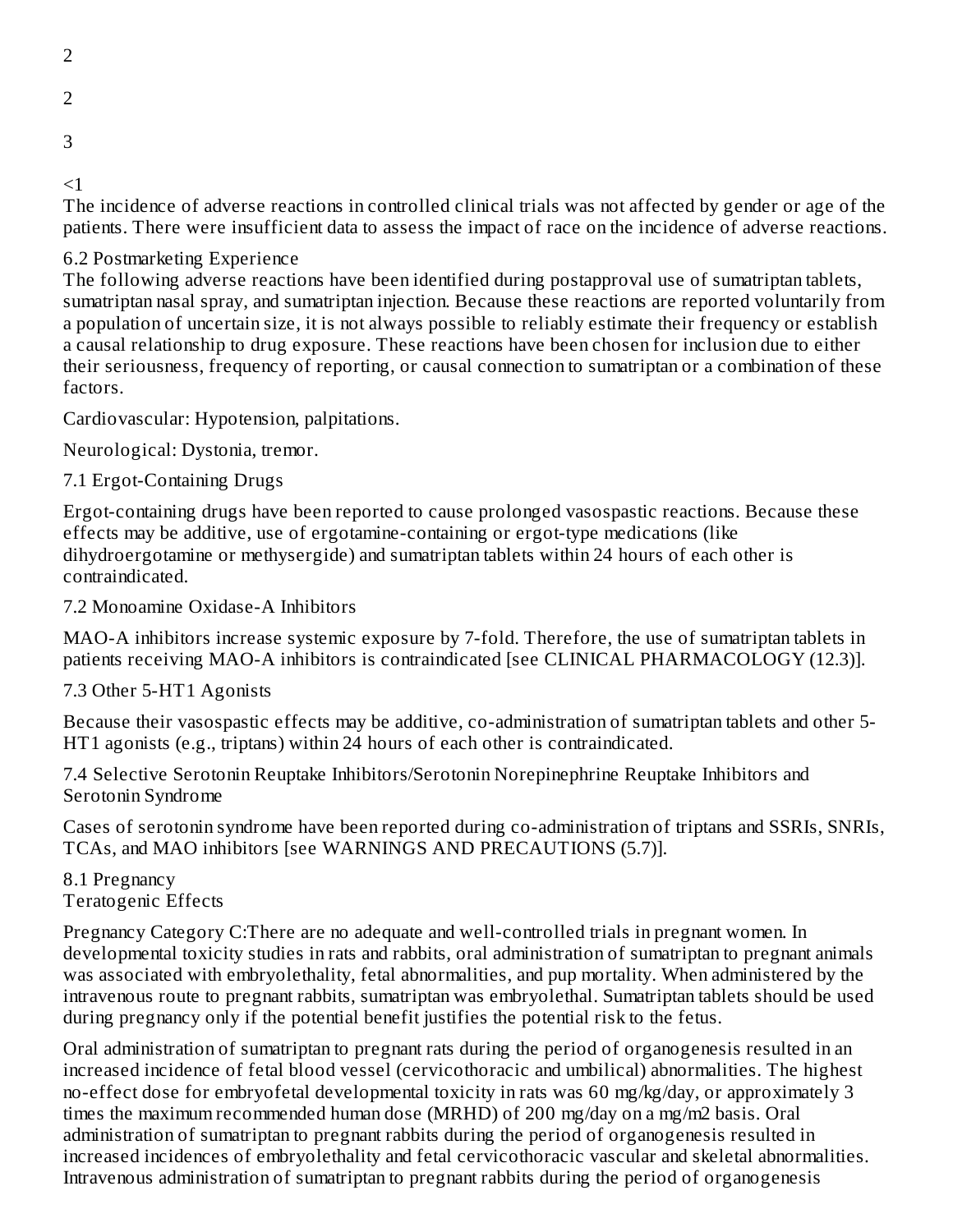resulted in an increased incidence of embryolethality. The highest oral and intravenous no-effect doses for developmental toxicity in rabbits were 15 (approximately 2 times the MRHD on a mg/m2 basis) and 0.75 mg/kg/day, respectively.

Oral administration of sumatriptan to rats prior to and throughout gestation resulted in embryofetal toxicity (decreased body weight, decreased ossification, increased incidence of skeletal abnormalities). The highest no-effect dose was 50 mg/kg/day, or approximately 2 times the MRHD on a mg/m2 basis. In offspring of pregnant rats treated orally with sumatriptan during organogenesis, there was a decrease in pup survival. The highest no-effect dose for this effect was 60 mg/kg/day, or approximately 3 times the MRHD on a mg/m2 basis. Oral treatment of pregnant rats with sumatriptan during the latter part of gestation and throughout lactation resulted in a decrease in pup survival. The highest no-effect dose for this finding was 100 mg/kg/day, or approximately 5 times the MRHD on a mg/m2 basis.

### 8.3 Nursing Mothers

Sumatriptan is excreted in human milk following subcutaneous administration. Infant exposure to sumatriptan can be minimized by avoiding breastfeeding for 12 hours after treatment with sumatriptan tablets.

## 8.4 Pediatric Use

Safety and effectiveness in pediatric patients have not been established. Sumatriptan tablets are not recommended for use in patients younger than 18 years of age.

Two controlled clinical trials evaluated sumatriptan nasal spray (5 to 20 mg) in 1,248 adolescent migraineurs aged 12 to 17 years who treated a single attack. The trials did not establish the efficacy of sumatriptan nasal spray compared with placebo in the treatment of migraine in adolescents. Adverse reactions observed in these clinical trials were similar in nature to those reported in clinical trials in adults.

Five controlled clinical trials (2 single-attack trials, 3 multiple-attack trials) evaluating oral sumatriptan (25 to 100 mg) in pediatric patients aged 12 to 17 years enrolled a total of 701 adolescent migraineurs. These trials did not establish the efficacy of oral sumatriptan compared with placebo in the treatment of migraine in adolescents. Adverse reactions observed in these clinical trials were similar in nature to those reported in clinical trials in adults. The frequency of all adverse reactions in these patients appeared to be both dose - and age-dependent, with younger patients reporting reactions more commonly than older adolescents.

Postmarketing experience documents that serious adverse reactions have occurred in the pediatric population after use of subcutaneous, oral, and/or intranasal sumatriptan. These reports include reactions similar in nature to those reported rarely in adults, including stroke, visual loss, and death. A myocardial infarction has been reported in a 14-year-old male following the use of oral sumatriptan; clinical signs occurred within 1 day of drug administration. Clinical data to determine the frequency of serious adverse reactions in pediatric patients who might receive subcutaneous, oral, or intranasal sumatriptan are not presently available.

## 8.5 Geriatric Use

Clinical trials of sumatriptan tablets did not include sufficient numbers of patients aged 65 and older to determine whether they respond differently from younger patients. Other reported clinical experience has not identified differences in responses between the elderly and younger patients. In general, dose selection for an elderly patient should be cautious, usually starting at the low end of the dosing range, reflecting the greater frequency of decreased hepatic, renal, or cardiac function and of concomitant disease or other drug therapy.

A cardiovascular evaluation is recommended for geriatric patients who have other cardiovascular risk factors (e.g., diabetes, hypertension, smoking, obesity, strong family history of CAD) prior to receiving sumatriptan tablets [see WARNINGS AND PRECAUTIONS (5.1)].

## 8.6 Hepatic Impairment

The maximum single dose in patients with mild to moderate hepatic impairment should not exceed 50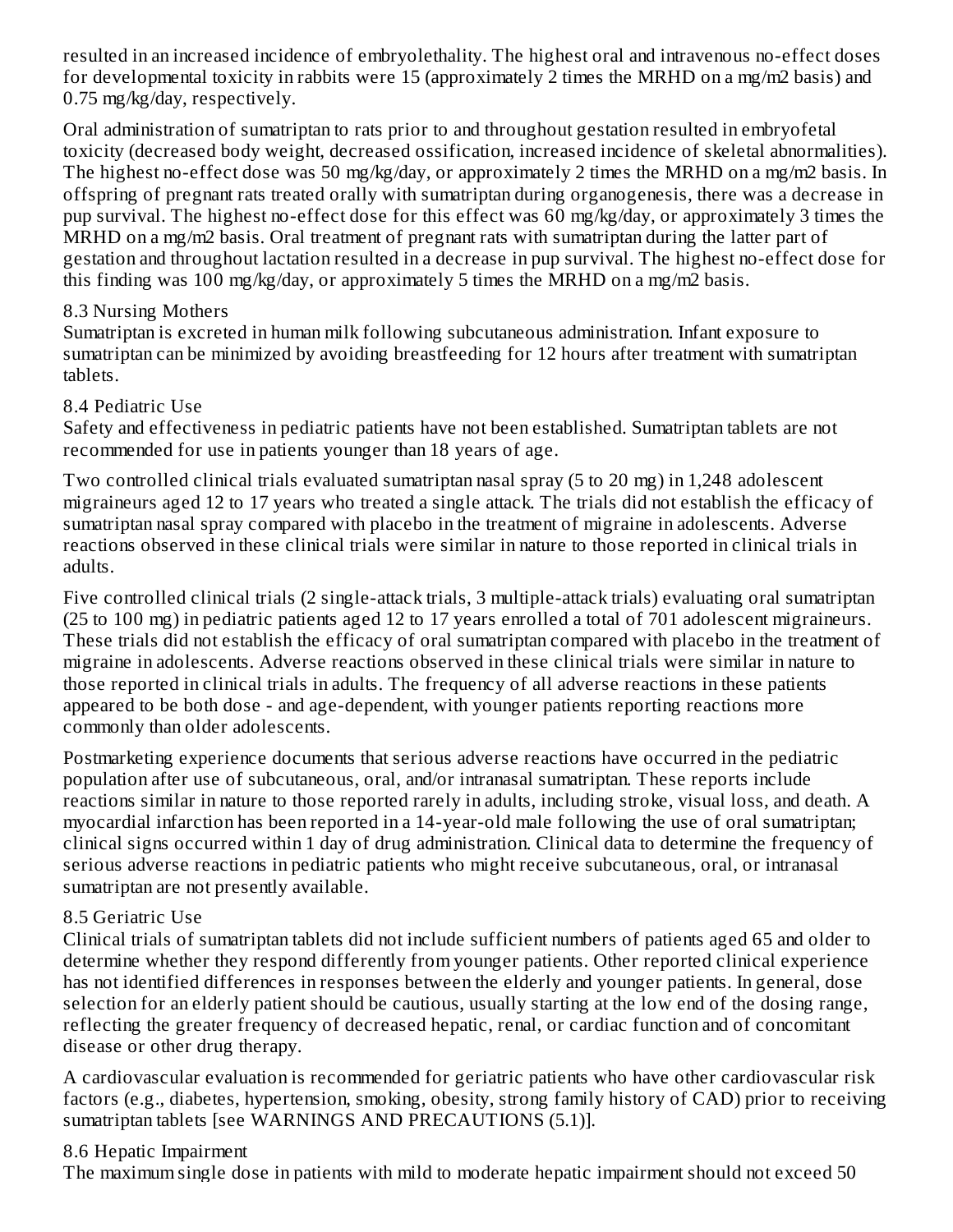mg. Sumatriptan tablets are contraindicated in patients with severe hepatic impairment [see CLINICAL PHARMACOLOGY (12.3)].

Patients in clinical trials ( $N = 670$ ) received single oral doses of 140 to 300 mg without significant adverse reactions. Volunteers ( $N = 174$ ) received single oral doses of 140 to 400 mg without serious adverse reactions.

Overdose in animals has been fatal and has been heralded by convulsions, tremor, paralysis, inactivity, ptosis, erythema of the extremities, abnormal respiration, cyanosis, ataxia, mydriasis, salivation, and lacrimation.

The elimination half-life of sumatriptan is approximately 2.5 hours [see CLINICAL PHARMACOLOGY (12.3)], and therefore monitoring of patients after overdose with sumatriptan tablets should continue for at least 12 hours or while symptoms or signs persist.

It is unknown what effect hemodialysis or peritoneal dialysis has on the serum concentrations of sumatriptan.

Sumatriptan tablets, USP contain sumatriptan succinate, a selective 5-HT1B/1D receptor agonist. Sumatriptan succinate is chemically designated as 3-[2-(dimethylamino)ethyl]-N-methyl-indole-5 methanesulfonamide succinate (1:1), and it has the following structure:

### Chemical Structure

The molecular formula is C14H21N3O2S•C4H6O4, representing a molecular weight of 413.5. Sumatriptan succinate USP is a white to off-white powder that is readily soluble in water and in saline.

Each sumatriptan tablet, USP for oral administration contains 35 mg, 70 mg, or 140 mg of sumatriptan succinate USP equivalent to 25 mg, 50 mg, or 100 mg of sumatriptan, respectively. Each tablet also contains the inactive ingredients croscarmellose sodium, dibasic calcium phosphate anhydrous, magnesium stearate, microcrystalline cellulose, polysorbate 80, and sodium bicarbonate.

## 12.1 Mechanism of Action

Sumatriptan binds with high affinity to human cloned 5-HT1B/1D receptors. Sumatriptan presumably exerts its therapeutic effects in the treatment of migraine headache through agonist effects at the 5- HT1B/1D receptors on intracranial blood vessels and sensory nerves of the trigeminal system, which result in cranial vessel constriction and inhibition of pro-inflammatory neuropeptide release.

### 12.2 Pharmacodynamics

Blood Pressure: Significant elevation in blood pressure, including hypertensive crisis, has been reported in patients with and without a history of hypertension [see WARNINGS AND PRECAUTIONS (5.8)].

Peripheral (Small) Arteries: In healthy volunteers ( $N = 18$ ), a trial evaluating the effects of sumatriptan on peripheral (small vessel) arterial reactivity failed to detect a clinically significant increase in peripheral resistance.

Heart Rate: Transient increases in blood pressure observed in some patients in clinical trials carried out during sumatriptan's development as a treatment for migraine were not accompanied by any clinically significant changes in heart rate.

### 12.3 Pharmacokinetics

Absorption and Bioavailability: The mean maximum concentration following oral dosing with 25 mg is 18 ng/mL (range: 7 to 47 ng/mL) and 51 ng/mL (range: 28 to 100 ng/mL) following oral dosing with 100 mg of sumatriptan. This compares with a Cmax of 5 and 16 ng/mL following dosing with a 5 and 20 mg intranasal dose, respectively. The mean Cmax following a 6 mg subcutaneous injection is 71 ng/mL (range: 49 to 110 ng/mL). The bioavailability is approximately 15%, primarily due to presystemic metabolism and partly due to incomplete absorption. The Cmax is similar during a migraine attack and during a migraine-free period, but the Tmax is slightly later during the attack, approximately 2.5 hours compared with 2 hours. When given as a single dose, sumatriptan displays dose proportionality in its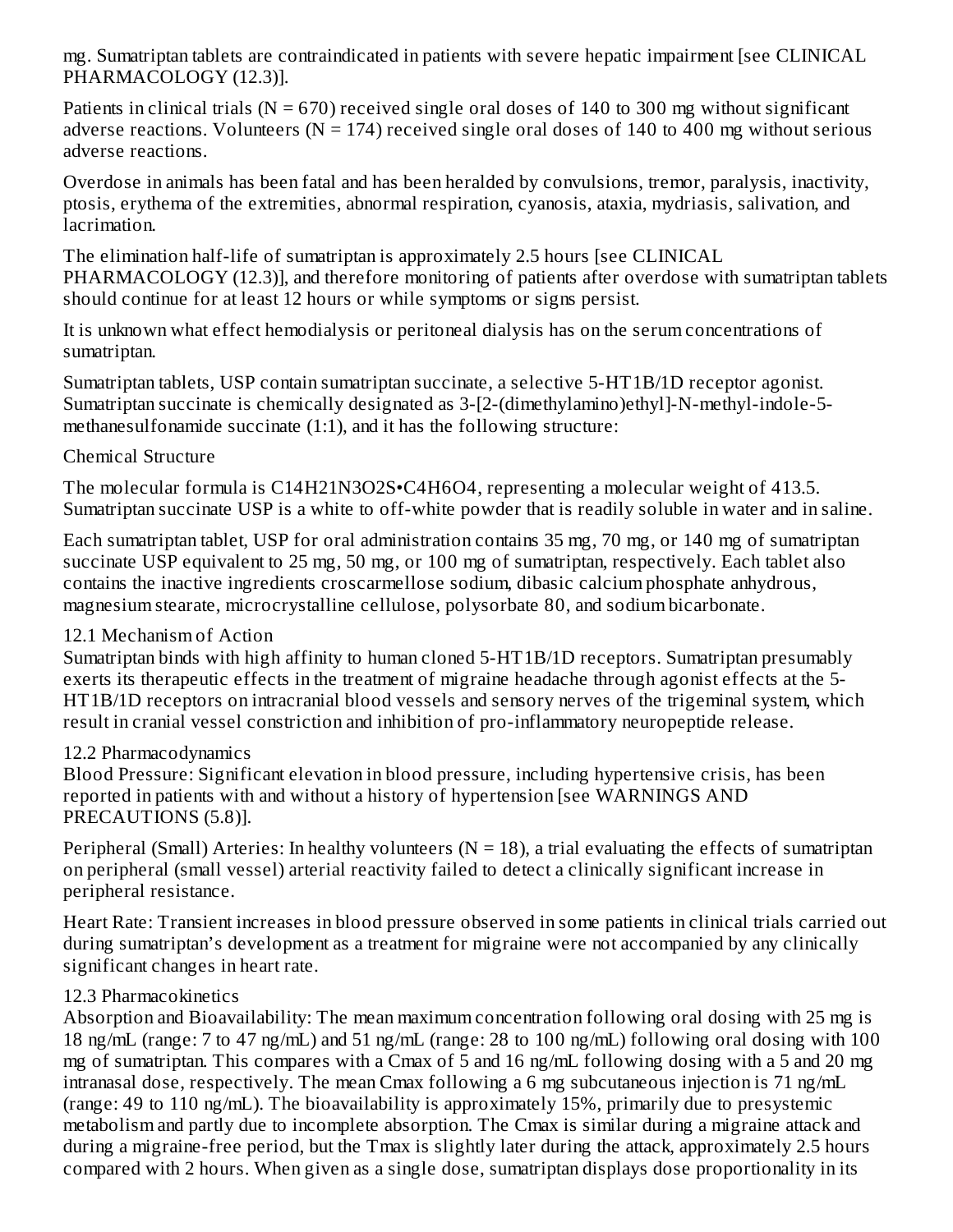extent of absorption (area under the curve [AUC]) over the dose range of 25 to 200 mg, but the Cmax after 100 mg is approximately 25% less than expected (based on the 25 mg dose).

A food effect trial involving administration of sumatriptan tablets 100 mg to healthy volunteers under fasting conditions and with a high-fat meal indicated that the Cmax and AUC were increased by 15% and 12%, respectively, when administered in the fed state.

Distribution: Protein binding, determined by equilibrium dialysis over the concentration range of 10 to 1,000 ng/mL is low, approximately 14% to 21%. The effect of sumatriptan on the protein binding of other drugs has not been evaluated. The apparent volume of distribution is 2.7 L/kg.

Metabolism:In vitro studies with human microsomes suggest that sumatriptan is metabolized by MAO, predominantly the A isoenzyme. Most of a radiolabeled dose of sumatriptan excreted in the urine is the major metabolite indole acetic acid (IAA) or the IAA glucuronide, both of which are inactive.

Elimination: The elimination half-life of sumatriptan is approximately 2.5 hours. Radiolabeled 14Csumatriptan administered orally is largely renally excreted (about 60%) with about 40% found in the feces. Most of the radiolabeled compound excreted in the urine is the major metabolite, indole acetic acid (IAA), which is inactive, or the IAA glucuronide. Only 3% of the dose can be recovered as unchanged sumatriptan.

Special Populations:Age: The pharmacokinetics of sumatriptan in the elderly (mean age: 72 years, 2 males and 4 females) and in subjects with migraine (mean age: 38 years, 25 males and 155 females) were similar to that in healthy male subjects (mean age: 30 years).

Renal Impairment: The effect of renal impairment on the pharmacokinetics of sumatriptan has not been examined.

Hepatic Impairment: The liver plays an important role in the presystemic clearance of orally administered sumatriptan. Accordingly, the bioavailability of sumatriptan following oral administration may be markedly increased in patients with liver disease. In one small trial of patients with moderate liver impairment ( $n = 8$ ) matched for sex, age, and weight with healthy subjects ( $n = 8$ ), the hepaticallyimpaired patients had an approximately 70% increase in AUC and Cmax and a Tmax 40 minutes earlier compared to the healthy subjects.

The pharmacokinetics of sumatriptan in patients with severe hepatic impairment has not been studied. The use of sumatriptan tablets in this population is contraindicated [see CONTRAINDICATIONS (4) and USE IN SPECIFIC POPULATIONS (8.6)].

Gender: In a trial comparing females to males, no pharmacokinetic differences were observed between genders for AUC, Cmax, Tmax, and half-life.

Race: The systemic clearance and Cmax of subcutaneous sumatriptan were similar in black ( $n = 34$ ) and Caucasian (n = 38) healthy male subjects. Oral sumatriptan has not been evaluated for race differences.

Drug Interaction Studies:Monoamine Oxidase-A Inhibitors: Treatment with MAO-A inhibitors generally leads to an increase of sumatriptan plasma levels [see CONTRAINDICATIONS (4) and DRUG INTERACTIONS (7.2)].

Due to gut and hepatic metabolic first-pass effects, the increase of systemic exposure after coadministration of an MAO-A inhibitor with oral sumatriptan is greater than after coadministration of the MAO inhibitors with subcutaneous sumatriptan.

In a trial of 14 healthy females, pretreatment with an MAO-A inhibitor decreased the clearance of subcutaneous sumatriptan, resulting in a 2-fold increase in the area under the sumatriptan plasma concentration-time curve (AUC), corresponding to a 40% increase in elimination half-life.

A small trial evaluating the effect of pretreatment with an MAO-A inhibitor on the bioavailability from a 25 mg oral sumatriptan tablet resulted in an approximately 7-fold increase in systemic exposure.

Alcohol: Alcohol consumed 30 minutes prior to sumatriptan ingestion had no effect on the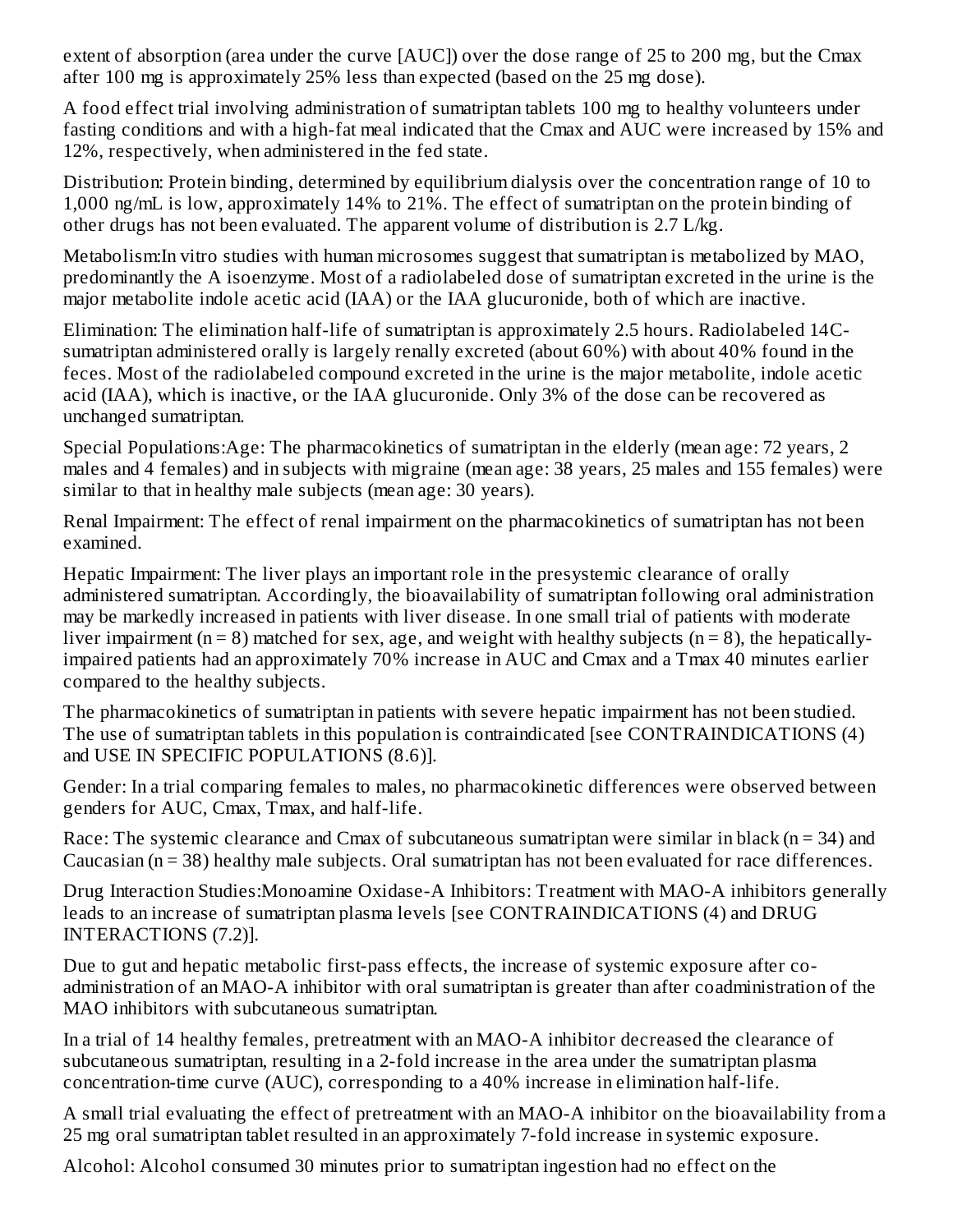pharmacokinetics of sumatriptan.

## 13.1 Carcinogenesis, Mutagenesis, Impairment of Fertility

Carcinogenesis: In carcinogenicity studies in mouse and rat, sumatriptan was administered orally for 78 and 104 weeks, respectively, at doses up to 160 mg/kg/day (the high dose in rat was reduced from 360 mg/kg/day during week 21). There was no evidence in either species of an increase in tumors related to sumatriptan administration. Plasma exposures (AUC) at the highest doses tested were 20 and 8 times that in humans at the maximum recommended human dose (MRHD) of 200 mg/day.

Mutagenesis: Sumatriptan was negative in in vitro (bacterial reverse mutation [Ames], gene cell mutation in Chinese hamster V79/HGPRT, chromosomal aberration in human lymphocytes) and in vivo (rat micronucleus) assays.

Impairment of Fertility: When sumatriptan (5, 50, 500 mg/kg/day) was administered orally to male and female rats prior to and throughout the mating period, there was a treatment-related decrease in fertility secondary to a decrease in mating in animals treated with doses greater than 5 mg/kg/day (less than the MRHD on a mg/m2 basis). It is not clear whether this finding was due to an effect on males or females or both.

13.2 Animal Toxicology and/or Pharmacology

Corneal Opacities: Dogs receiving oral sumatriptan developed corneal opacities and defects in the corneal epithelium. Corneal opacities were seen at the lowest dose tested, 2 mg/kg/day, and were present after 1 month of treatment. Defects in the corneal epithelium were noted in a 60-week study. Earlier examinations for these toxicities were not conducted and no-effect doses were not established. Plasma exposure at the lowest dose tested was approximately 2 times that in humans at the MRHD.

Sumatriptan Tablets USP, 25 mg, 50 mg, and 100 mg of sumatriptan (base) as the succinate.

Sumatriptan Tablets USP, 25 mg are white to off-white, round, biconvex uncoated tablets, debossed with 'C' on one side and '32' on other side.

Unit-dose package of 9 Tablets NDC 65862-146-36

Sumatriptan Tablets USP, 50 mg are white to off-white, capsule shaped, biconvex uncoated tablets, debossed with 'C' on one side and '33' on other side.

Unit-dose package of 9 Tablets NDC 65862-147-36

Sumatriptan Tablets USP, 100 mg are white to off-white, capsule shaped, biconvex uncoated tablets, debossed with 'C' on one side and '34' on other side.

- Unit-dose package of 9 Tablets NDC 65862-148-36
- Store at 20 $^{\circ}$  to 25 $^{\circ}$ C (68 $^{\circ}$  to 77 $^{\circ}$ F); excursions permitted to 15 $^{\circ}$  to 30 $^{\circ}$ C (59 $^{\circ}$  to 86 $^{\circ}$ F) [see USP Controlled Room Temperature].

Sumatriptan Tablets USP, 25 mg, 50 mg, and 100 mg of sumatriptan (base) as the succinate.

Sumatriptan Tablets USP, 25 mg are white to off-white, round, biconvex uncoated tablets, debossed with 'C' on one side and '32' on other side.

- Unit-dose package of 9 Tablets NDC 65862-146-36
- Sumatriptan Tablets USP, 50 mg are white to off-white, capsule shaped, biconvex uncoated tablets, debossed with 'C' on one side and '33' on other side.
- Unit-dose package of 9 Tablets NDC 65862-147-36

Sumatriptan Tablets USP, 100 mg are white to off-white, capsule shaped, biconvex uncoated tablets, debossed with 'C' on one side and '34' on other side.

Unit-dose package of 9 Tablets NDC 65862-148-36

Store at 20 $^{\circ}$  to 25 $^{\circ}$ C (68 $^{\circ}$  to 77 $^{\circ}$ F); excursions permitted to 15 $^{\circ}$  to 30 $^{\circ}$ C (59 $^{\circ}$  to 86 $^{\circ}$ F) [see USP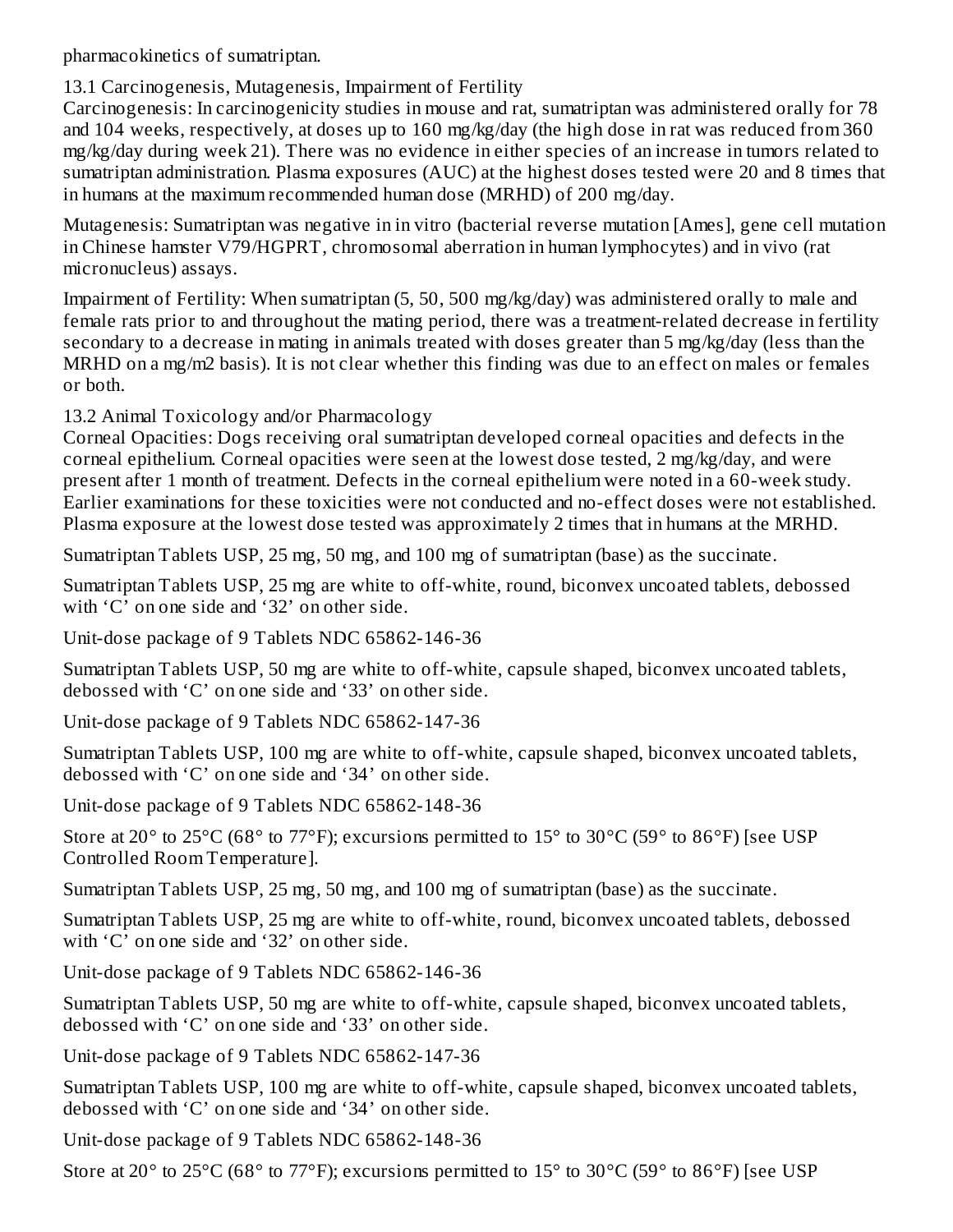Controlled Room Temperature].

Advise the patient to read the FDA-approved patient labeling (Patient Information).

Risk of Myocardial Ischemia and/or Infarction, Prinzmetal's Angina, Other Vasospasm-Related Events, Arrhythmias, and Cerebrovascular Events: Inform patients that sumatriptan tablets may cause serious cardiovascular side effects such as myocardial infarction or stroke. Although serious cardiovascular events can occur without warning symptoms, patients should be alert for the signs and symptoms of chest pain, shortness of breath, irregular heartbeat, significant rise in blood pressure, weakness, and slurring of speech, and should ask for medical advice if any indicative sign or symptoms are observed. Apprise patients of the importance of this follow-up [see WARNINGS AND PRECAUTIONS (5.1, 5.2,5.4,5.5,5.8)].

Anaphylactic/Anaphylactoid Reactions: Inform patients that anaphylactic/anaphylactoid reactions have occurred in patients receiving sumatriptan tablets. Such reactions can be life threatening or fatal. In general, anaphylactic reactions to drugs are more likely to occur in individuals with a history of sensitivity to multiple allergens [see CONTRAINDICATIONS (4) and WARNINGS AND PRECAUTIONS (5.9)].

Concomitant Use With Other Triptans or Ergot Medications: Inform patients that use of sumatriptan tablets within 24 hours of another triptan or an ergot-type medication (including dihydroergotamine or methysergide) is contraindicated [see CONTRAINDICATIONS (4),DRUG INTERACTIONS (7.1,7.3)].

Serotonin Syndrome: Caution patients about the risk of serotonin syndrome with the use of sumatriptan tablets or other triptans, particularly during combined use with SSRIs, SNRIs, TCAs, and MAO inhibitors [see WARNINGS AND PRECAUTIONS (5.7),DRUG INTERACTIONS (7.4)].

Medication Overuse Headache: Inform patients that use of acute migraine drugs for 10 or more days per month may lead to an exacerbation of headache and encourage patients to record headache frequency and drug use (e.g., by keeping a headache diary) [see WARNINGS AND PRECAUTIONS (5.6)].

Pregnancy: Inform patients that sumatriptan tablets should not be used during pregnancy unless the potential benefit justifies the potential risk to the fetus [see USE IN SPECIFIC POPULATIONS (8.1)].

Nursing Mothers: Advise patients to notify their healthcare provider if they are breastfeeding or plan to breastfeed [see USE IN SPECIFIC POPULATIONS (8.3)].

Ability to Perform Complex Tasks: Treatment with sumatriptan tablets may cause somnolence and dizziness; instruct patients to evaluate their ability to perform complex tasks after administration of sumatriptan tablets.

Sumatriptan Tablets, USP

[Sumatriptan (soo ma TRIP tan)]

Read this Patient Information before you start taking sumatriptan tablets and each time you get a refill. There may be new information. This information does not take the place of talking with your healthcare provider about your medical condition or treatment.

What is the most important information I should know about sumatriptan tablets?

Sumatriptan tablets can cause serious side effects, including:

Heart attack and other heart problems. Heart problems may lead to death.

Stop taking Sumatriptan tablets and get emergency medical help right away if you have any of the following symptoms of a heart attack:

discomfort in the center of your chest that lasts for more than a few minutes, or that goes away and comes back

severe tightness, pain, pressure, or heaviness in your chest, throat, neck, or jaw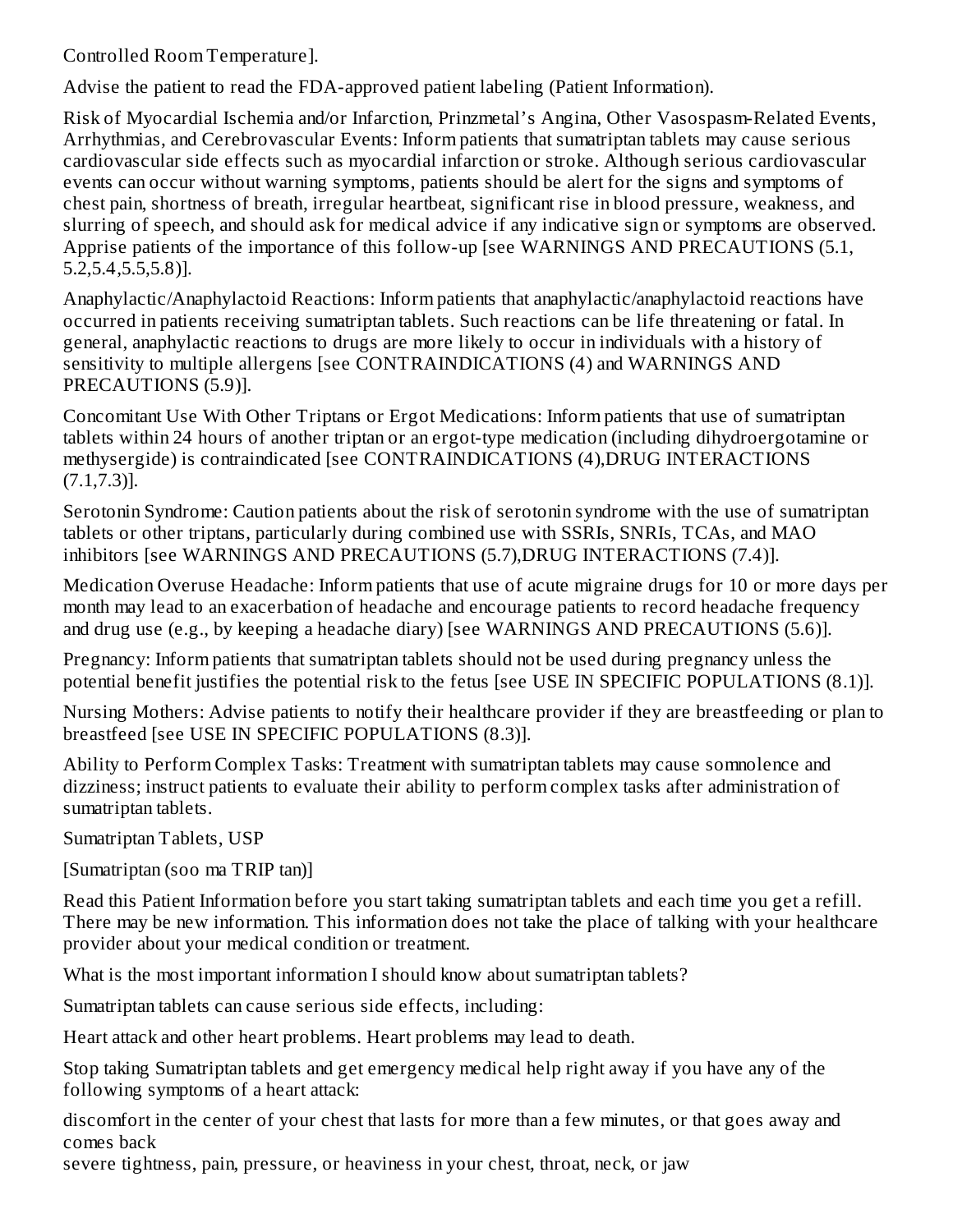pain or discomfort in your arms, back, neck, jaw, or stomach shortness of breath with or without chest discomfort breaking out in a cold sweat nausea or vomiting feeling lightheaded Sumatriptan tablets are not for people with risk factors for heart disease unless a heart exam is done and shows no problem. You have a higher risk for heart disease if you:

have high blood pressure have high cholesterol levels smoke are overweight have diabetes have a family history of heart disease What are sumatriptan tablets?

Sumatriptan tablets are a prescription medicine used to treat acute migraine headaches with or without aura in adults.

Sumatriptan tablets are not used to treat other types of headaches such as hemiplegic (that make you unable to move on one side of your body) or basilar (rare form of migraine with aura) migraines.

Sumatriptan tablets are not used to prevent or decrease the number of migraine headaches you have.

It is not known if sumatriptan tablets are safe and effective to treat cluster headaches.

It is not known if sumatriptan tablets are safe and effective in children under 18 years of age.

Who should not take sumatriptan tablets?

Do not take sumatriptan tablets if you have:

heart problems or a history of heart problems narrowing of blood vessels to your legs, arms, stomach, or kidneys (peripheral vascular disease) uncontrolled high blood pressure severe liver problems hemiplegic migraines or basilar migraines. If you are not sure if you have these types of migraines, ask your healthcare provider. had a stroke, transient ischemic attacks (TIAs), or problems with your blood circulation taken any of the following medicines in the last 24 hours: almotriptan (AXERT®) eletriptan (RELPAX®) frovatriptan (FROVA®) naratriptan (AMERGE®) rizatriptan (MAXALT®, MAXALT-MLT®) sumatriptan and naproxen (TREXIMET®) ergotamines (CAFERGOT®, ERGOMAR®, MIGERGOT®) dihydroergotamine (D.H.E. 45®, MIGRANAL®) Ask your healthcare provider if you are not sure if your medicine is listed above. an allergy to sumatriptan or any of the ingredients in sumatriptan tablets. See the end of this leaflet for a

complete list of ingredients in sumatriptan tablets.

What should I tell my healthcare provider before taking sumatriptan tablets?

Before you take sumatriptan tablets, tell your healthcare provider about all of your medical conditions, including if you:

have high blood pressure have high cholesterol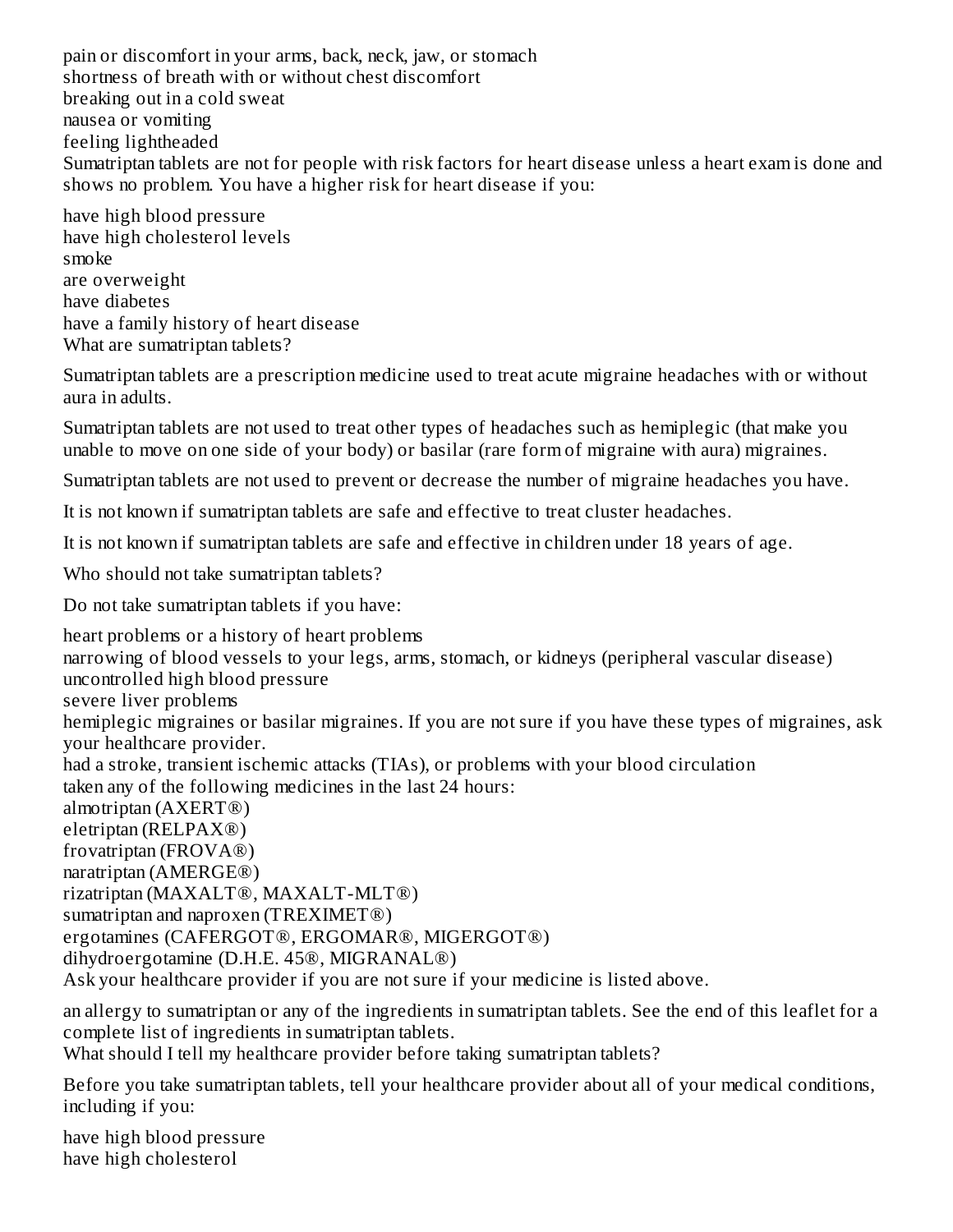have diabetes smoke are overweight have heart problems or family history of heart problems or stroke have kidney problems have liver problems have had epilepsy or seizures are not using effective birth control become pregnant while taking sumatriptan tablets. are breastfeeding or plan to breastfeed. Sumatriptan passes into your breast milk and may harm your baby. Talk with your healthcare provider about the best way to feed your baby if you take sumatriptan tablets. Tell your healthcare provider about all the medicines you take, including prescription and nonprescription medicines, vitamins, and herbal supplements.

Sumatriptan tablets and certain other medicines can affect each other, causing serious side effects.

Especially tell your healthcare provider if you take anti-depressant medicines called:

selective serotonin reuptake inhibitors (SSRIs) serotonin norepinephrine reuptake inhibitors (SNRIs) tricyclic antidepressants (TCAs) monoamine oxidase inhibitors (MAOIs) Ask your healthcare provider or pharmacist for a list of these medicines if you are not sure.

Know the medicines you take. Keep a list of them to show your healthcare provider or pharmacist when you get a new medicine.

How should I take sumatriptan tablets?

Certain people should take their first dose of sumatriptan tablets in their healthcare provider's office or in another medical setting. Ask your healthcare provider if you should take your first dose in a medical setting.

Take sumatriptan tablets exactly as your healthcare provider tells you to take them.

Your healthcare provider may change your dose. Do not change your dose without first talking to your healthcare provider.

Take sumatriptan tablets whole with water or other liquids.

If you do not get any relief after your first tablet, do not take a second tablet without first talking with your healthcare provider.

If your headache comes back or you only get some relief from your headache, you can take a second tablet 2 hours after the first tablet.

Do not take more than 200 mg of sumatriptan tablets in a 24-hour period.

If you take too much sumatriptan, call your healthcare provider or go to the nearest hospital emergency room right away.

You should write down when you have headaches and when you take sumatriptan tablets so you can talk with your healthcare provider about how sumatriptan tablets are working for you.

What should I avoid while taking sumatriptan tablets?

Sumatriptan tablets can cause dizziness, weakness, or drowsiness. If you have these symptoms, do not drive a car, use machinery, or do anything where you need to be alert.

What are the possible side effects of sumatriptan tablets?

Sumatriptan tablets may cause serious side effects. See "What is the most important information I should know about sumatriptan tablets?"

These serious side effects include:

changes in color or sensation in your fingers and toes (Raynaud's syndrome)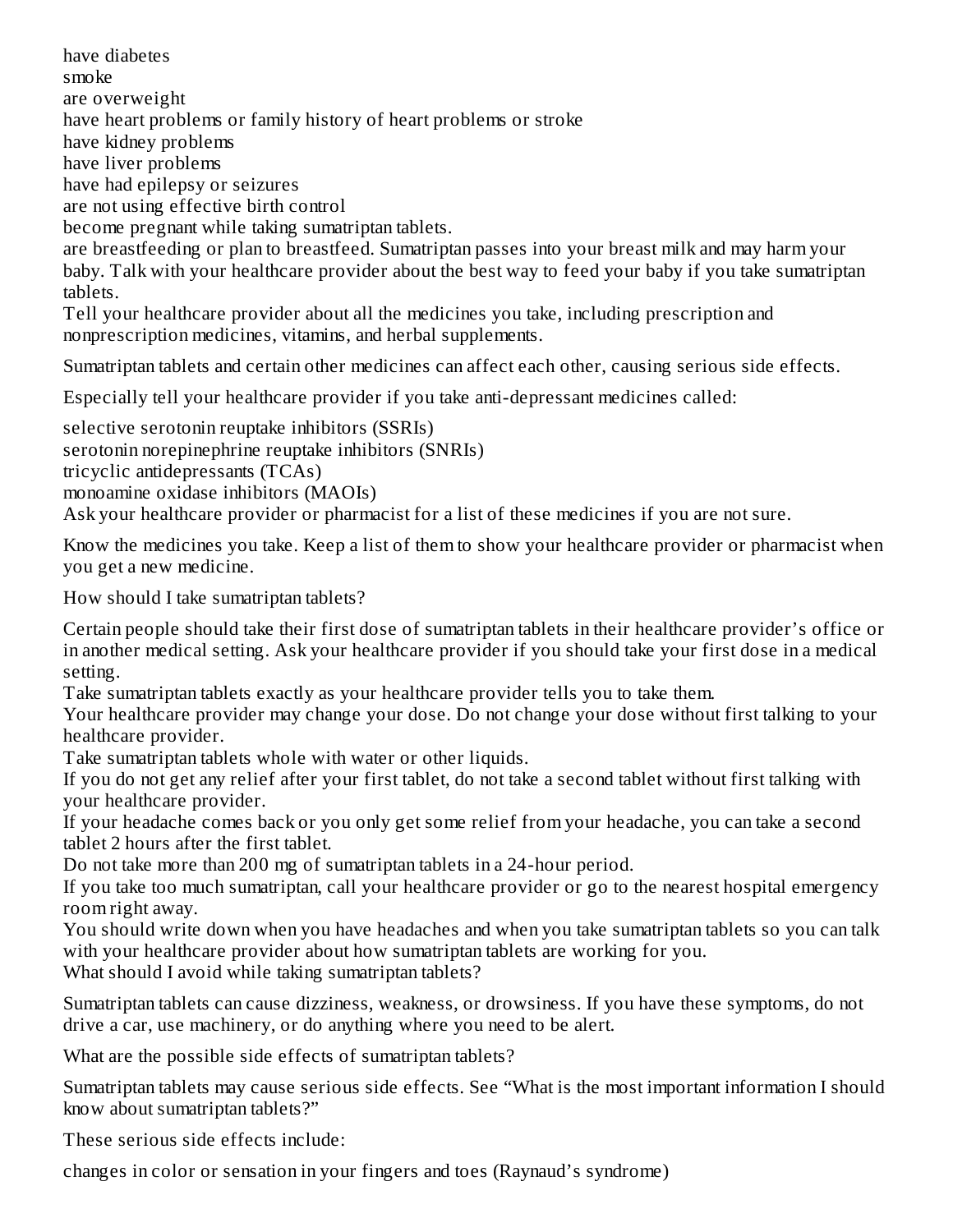stomach and intestinal problems (gastrointestinal and colonic ischemic events). Symptoms of gastrointestinal and colonic ischemic events include:

sudden or severe stomach pain stomach pain after meals weight loss nausea or vomiting constipation or diarrhea bloody diarrhea fever problems with blood circulation to your legs and feet (peripheral vascular ischemia). Symptoms of peripheral vascular ischemia include: cramping and pain in your legs or hips feeling of heaviness or tightness in your leg muscles burning or aching pain in your feet or toes while resting numbness, tingling, or weakness in your legs cold feeling or color changes in 1 or both legs or feet hives (itchy bumps); swelling of your tongue, mouth, or throat medication overuse headaches. Some people who use too many sumatriptan tablets may have worse headaches (medication overuse headache). If your headaches get worse, your healthcare provider may decide to stop your treatment with sumatriptan tablets. serotonin syndrome. Serotonin syndrome is a rare but serious problem that can happen in people using sumatriptan tablets, especially if sumatriptan tablets are used with anti-depressant medicines called SSRIs or SNRIs. Call your healthcare provider right away if you have any of the following symptoms of serotonin syndrome: mental changes such as seeing things that are not there (hallucinations), agitation, or coma fast heartbeat changes in blood pressure high body temperature tight muscles trouble walking seizures. Seizures have happened in people taking sumatriptan tablets who have never had seizures before. Talk with your healthcare provider about your chance of having seizures while you take sumatriptan tablets. The most common side effects of sumatriptan tablets include: tingling or numbness in your fingers or toes warm or cold feeling feeling weak, drowsy, or tired pain, discomfort, or stiffness in your neck, throat, jaw, or chest

dizziness

Tell your healthcare provider if you have any side effect that bothers you or that does not go away.

These are not all the possible side effects of sumatriptan tablets. For more information, ask your healthcare provider or pharmacist.

Call your doctor for medical advice about side effects. You may report side effects to FDA at 1-800- FDA-1088.

How should I store sumatriptan tablets?

Store at 20 $\degree$  to 25 $\degree$ C (68 $\degree$  to 77 $\degree$ F); excursions permitted to 15 $\degree$  to 30 $\degree$ C (59 $\degree$  to 86 $\degree$ F).

Keep sumatriptan tablets and all medicines out of the reach of children.

General information about the safe and effective use of sumatriptan tablets.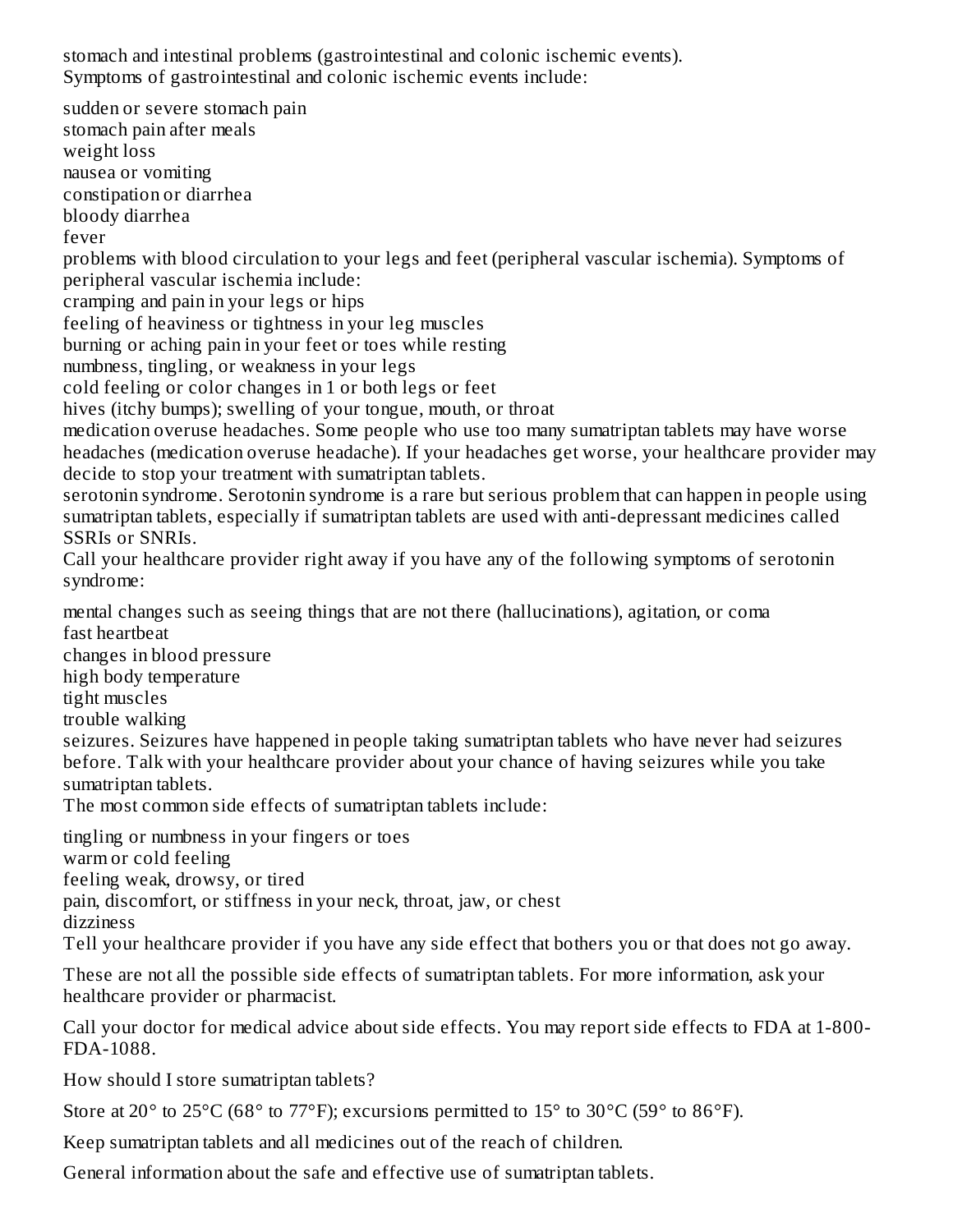Medicines are sometimes prescribed for purposes other than those listed in Patient Information leaflets. Do not use sumatriptan tablets for a condition for which it was not prescribed. Do not give sumatriptan tablets to other people, even if they have the same symptoms you have. They may harm them.

This Patient Information leaflet summarizes the most important information about sumatriptan tablets. If you would like more information, talk with your healthcare provider. You can ask your healthcare provider or pharmacist for information about sumatriptan tablets that is written for healthcare professionals.

| D<br>Mig For: Aunobindo Pharma USA, inc<br>Dayton, NJ 08810<br>NDC 65862 - 147 - 36<br>Mig Lot:<br>GV6/2016<br>unun | <b>SUMATRIPTAN</b><br>50 <sub>mg</sub><br><b>Generic For: IMITREX</b><br>equivalent to 50mg of sumatriptan<br>Lot#<br>Prod# 408-09<br>Packaged and <b>DIREC</b><br>Distributed By: | 9 Tabs<br>Each tablet contains sumatriptan succinate USP<br><b>AF9CT</b><br>Discard After: 01/18<br>Alpharetta,<br>GA 30005 | OF REACH OF CHILDREN<br>Dosage: See package insert.Store between 68-77 degrees<br>Caution: Federal law prohibits transfer of this drug to any<br>prescribed<br>person other than the patient for whom it was<br>RX ONLY-KEEP OUT | See Package Inseri<br><b>NDC 61919</b> | SUMATRIPTAN 50mg<br>NDC 61919-408-09<br>Lot Exp Date 01/18<br>Mig NDC 65862-147-36<br>SUMATRIPTAN 50mg<br>NDC 61919-406-09<br>Lot Exp Date 01/18<br>Mig NDC 65662-147-36<br>SUMATRIPTAN 50mg<br>NDC 61919-408-09<br>Lot Exp Date 01/18<br>Mtg NDC 65862-147-36<br>SUMATRIPTAN 50mg<br>NDC 61919-408-09<br>Lot Exp Date 01/18<br>Mfg NDC 65862-147-36 | 9 Tabs<br>9 Tabs<br>9 Tabs<br>9 Tabs |
|---------------------------------------------------------------------------------------------------------------------|------------------------------------------------------------------------------------------------------------------------------------------------------------------------------------|-----------------------------------------------------------------------------------------------------------------------------|----------------------------------------------------------------------------------------------------------------------------------------------------------------------------------------------------------------------------------|----------------------------------------|------------------------------------------------------------------------------------------------------------------------------------------------------------------------------------------------------------------------------------------------------------------------------------------------------------------------------------------------------|--------------------------------------|
| 01                                                                                                                  | 2/24/2014                                                                                                                                                                          | Master Label Record                                                                                                         |                                                                                                                                                                                                                                  |                                        | 1 <sub>0</sub> f <sub>1</sub>                                                                                                                                                                                                                                                                                                                        |                                      |
| <b>IMITREX</b><br>sumatriptan tablet<br><b>Product Information</b>                                                  |                                                                                                                                                                                    |                                                                                                                             |                                                                                                                                                                                                                                  |                                        |                                                                                                                                                                                                                                                                                                                                                      |                                      |
| Product Type                                                                                                        |                                                                                                                                                                                    | HUMAN PRESCRIPTION DRUG                                                                                                     |                                                                                                                                                                                                                                  | Item Code (Source)                     | NDC:61919-408(NDC:65862-147)                                                                                                                                                                                                                                                                                                                         |                                      |
| <b>Route of Administration</b>                                                                                      |                                                                                                                                                                                    | ORAL                                                                                                                        |                                                                                                                                                                                                                                  |                                        |                                                                                                                                                                                                                                                                                                                                                      |                                      |
|                                                                                                                     |                                                                                                                                                                                    |                                                                                                                             |                                                                                                                                                                                                                                  |                                        |                                                                                                                                                                                                                                                                                                                                                      |                                      |
| <b>Active Ingredient/Active Moiety</b><br><b>Ingredient Name</b><br><b>Basis of Strength</b>                        |                                                                                                                                                                                    |                                                                                                                             |                                                                                                                                                                                                                                  |                                        |                                                                                                                                                                                                                                                                                                                                                      |                                      |
|                                                                                                                     |                                                                                                                                                                                    | SUMATRIPTAN SUCCINATE (UNII: J8BDZ68989) (SUMATRIPTAN - UNII:8R78F6L9VO)                                                    | <b>SUMATRIPTAN</b>                                                                                                                                                                                                               | Strength<br>$50$ mg                    |                                                                                                                                                                                                                                                                                                                                                      |                                      |
| <b>Inactive Ingredients</b>                                                                                         |                                                                                                                                                                                    |                                                                                                                             |                                                                                                                                                                                                                                  |                                        |                                                                                                                                                                                                                                                                                                                                                      |                                      |
| <b>Ingredient Name</b>                                                                                              |                                                                                                                                                                                    |                                                                                                                             |                                                                                                                                                                                                                                  |                                        |                                                                                                                                                                                                                                                                                                                                                      | Strength                             |
| CROSCARMELLOSE SODIUM (UNII: M28OL1HH48)                                                                            |                                                                                                                                                                                    |                                                                                                                             |                                                                                                                                                                                                                                  |                                        |                                                                                                                                                                                                                                                                                                                                                      |                                      |
| POLYSORBATE 80 (UNII: 6OZP39ZG8H)                                                                                   |                                                                                                                                                                                    |                                                                                                                             |                                                                                                                                                                                                                                  |                                        |                                                                                                                                                                                                                                                                                                                                                      |                                      |
| CALCIUM PHO SPHATE, DIBASIC, ANHYDROUS (UNII: L11K75P92J)                                                           |                                                                                                                                                                                    |                                                                                                                             |                                                                                                                                                                                                                                  |                                        |                                                                                                                                                                                                                                                                                                                                                      |                                      |
| CELLULOSE, MICRO CRYSTALLINE (UNII: OP1R32D61U)                                                                     |                                                                                                                                                                                    |                                                                                                                             |                                                                                                                                                                                                                                  |                                        |                                                                                                                                                                                                                                                                                                                                                      |                                      |
| MAGNESIUM STEARATE (UNII: 70097M6I30)<br>SO DIUM BICARBONATE (UNII: 8 MDF5V39QO)                                    |                                                                                                                                                                                    |                                                                                                                             |                                                                                                                                                                                                                                  |                                        |                                                                                                                                                                                                                                                                                                                                                      |                                      |
|                                                                                                                     |                                                                                                                                                                                    |                                                                                                                             |                                                                                                                                                                                                                                  |                                        |                                                                                                                                                                                                                                                                                                                                                      |                                      |
| <b>Product Characteristics</b>                                                                                      |                                                                                                                                                                                    |                                                                                                                             |                                                                                                                                                                                                                                  |                                        |                                                                                                                                                                                                                                                                                                                                                      |                                      |
| Color                                                                                                               | white (WHITE (White to off-white))                                                                                                                                                 |                                                                                                                             | <b>Score</b>                                                                                                                                                                                                                     |                                        | score with uneven pieces                                                                                                                                                                                                                                                                                                                             |                                      |